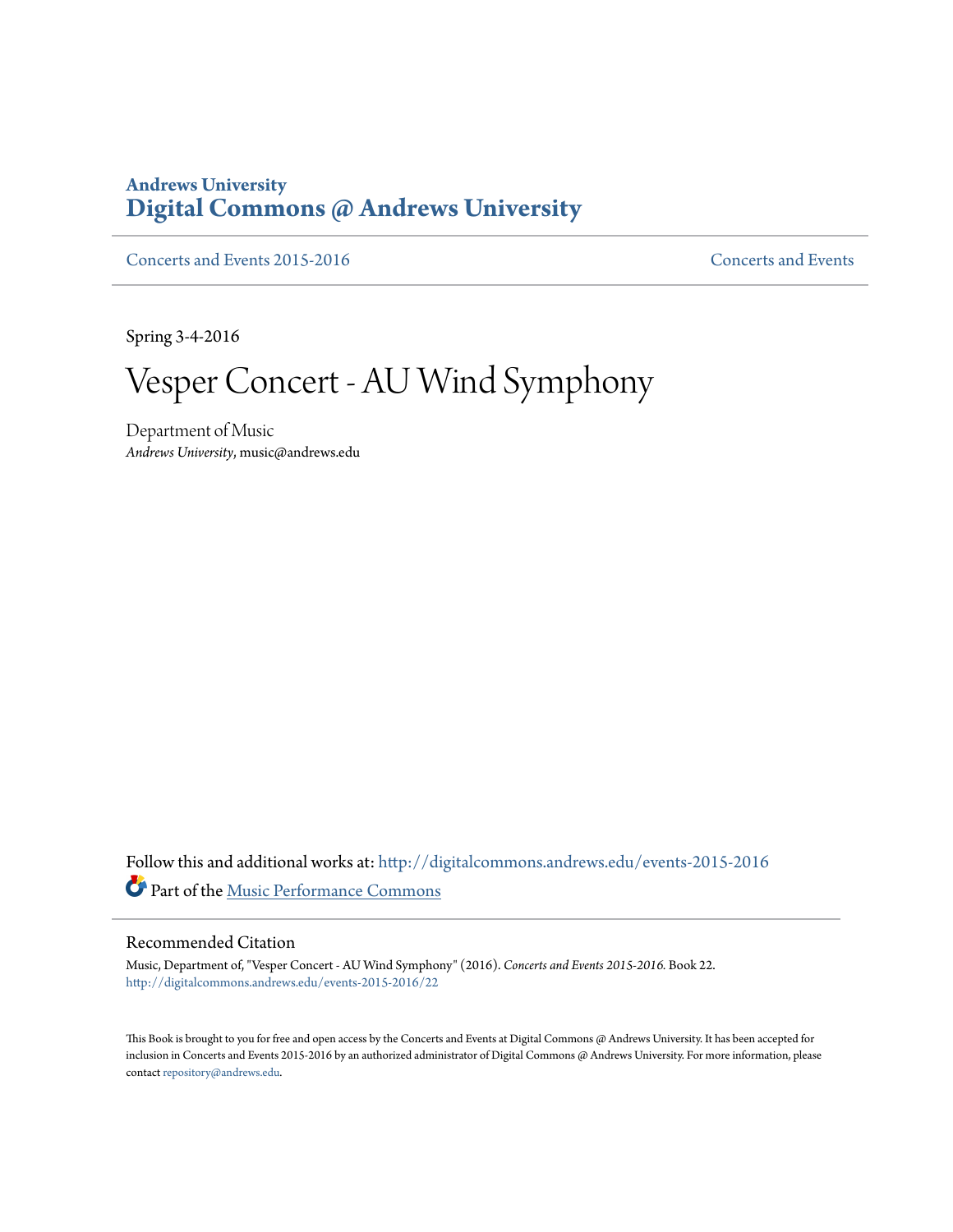ANDREWS UNIVERSITY DEPARTMENT OF MUSIC

# **VESPER CONCERT**

# **AU WIND SYMPHONY**

**Alan Mitchell, Director** 

**Robert Leal, Guest Director** 

**Sebastian Serrano, Graduate Student Director** 



**Howard Performing Arts Center Friday, March 4, 2016 7:30 pm**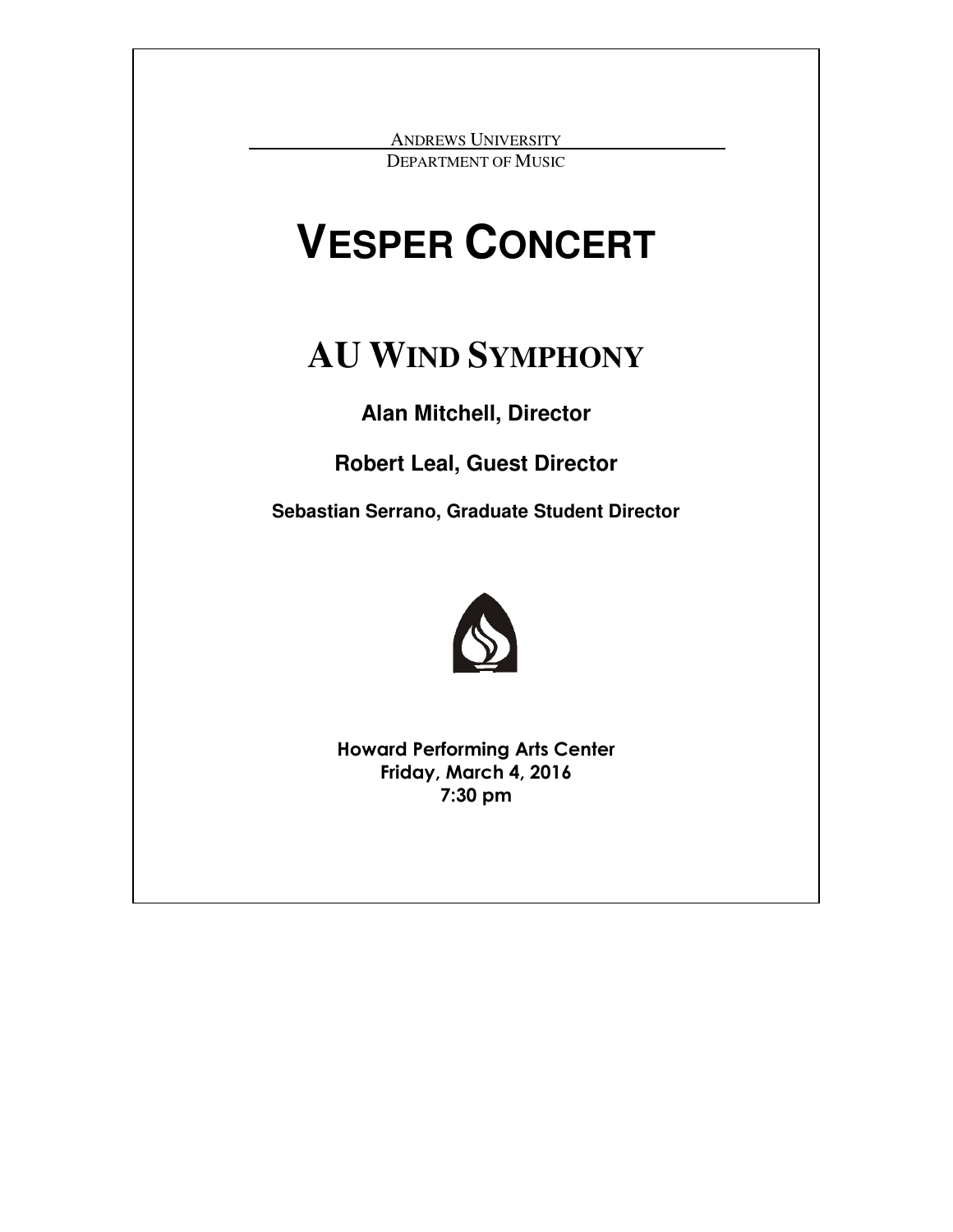# **About the AU Wind Symphony**

 The Andrews University Department of Music offers many opportunities to participate in a variety of instrumental experiences, ranging from small ensembles to the Wind Symphony, performing sacred and secular music in classical concerts or light programs. Acceptance into all organizations is by audition. Performance Scholarships totaling \$20,000 are available yearly to Wind Symphony members.

 The Wind Symphony maintains a significant travel schedule throughout the Great Lakes area, and seeks to provide high quality music programs and concerts representative of Adventist education and Andrews University. In addition, the Wind Symphony periodically undertakes major tours out of the Great Lakes region. The Wind Symphony has performed in England, France, Spain, Germany, Austria, Italy, Switzerland, Canada, and throughout the United States. The Wind Symphony is currently planning a tour to Italy in the Spring of 2016.

 If you would like more information about the Wind Symphony, the Music Department's program, scholarships, or music careers, please contact Chairman, Department of Music, Andrews University, Berrien Springs, MI 49104-0230.

# **About the Wind Symphony Director**

**Alan Mitchell** is an Assistant Professor of Music at Andrews University. His teaching responsibilities include the Wind Symphony and music education courses for the B.M. and M.M. in Music Education degrees. His performance organizations have performed throughout the United States, Canada, and Europe. Mr. Mitchell has also served as a clinician, guest conductor and adjudicator throughout the United States. Prior to coming to Andrews University, he taught at Auburn Adventist Academy, Washington; Platte Valley Academy, Nebraska; John North High School, California; and in the Fountain Valley Elementary School District, California.

 Mr. Mitchell holds both B.A. and M.A. degrees in Music from California State University at Long Beach. He is currently a candidate for a D.M.A. in Wind Conducting/Music Education at the University of Cincinnati - College Conservatory of Music. His major conducting professors were Eugene Corporon and Mallory Thompson. He has received additional conducting studies from Michael Haithcock, Ron Johnson, John Whitwell, and Allan McMurray. He has professional membership with the Music Educators National Conference, College Band Directors National Association, honorary membership in the Michigan School Band and Orchestra Association, the International Adventist Musicians Association, and the World Association of Bands and Ensembles.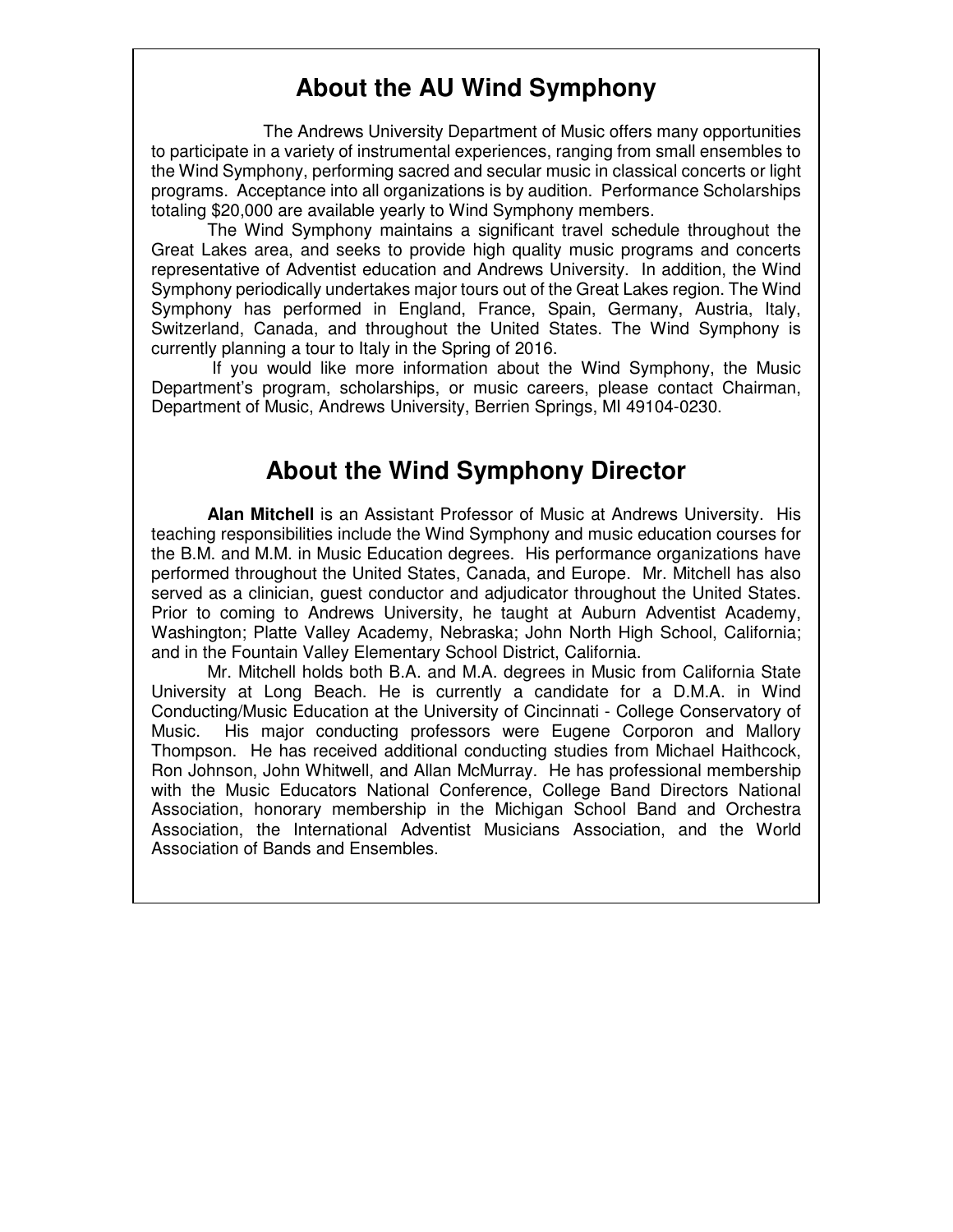# **About the Guest Director**

**Robert Leal** is a dedicated and enthusiastic Adventist educator currently serving as the Indiana Academy band director and Cicero Adventist Elementary School music teacher. After graduating from Valley Grande Adventist Academy in 1986, Mr. Leal enlisted in the U.S. Marine Corps and served for 22 years as a military musician and band conductor. He has a B.S. in Secondary Education, a M.Ed. in Elementary Education, and is currently pursuing a Masters of Music Education from VanderCook College of Music. He is married to Gracie Segovia Leal and they have three wonderful children named Jessica, Chloe', and Elijah. Most importantly, Mr. Leal wants to share his love of Christ with others. He believes God has given us the great gift of choice and he wants to choose to serve Him every day.

### **About the Graduate Student Director**

**Sebastian Serrano Ayala** is a 25-year old musician, born in Medellin, Colombia. He earned a B.A. in Music Education from the Adventist University of Colombia (UNAC) in 2011. His abilities have been widely recognized as an educator, saxophonist and conductor. During his last year in college he became the conductor of the UNAC's Handbell Choir under the supervision of Carlos Sanchez and Hugo Riano. In 2012, he traveled to the Philippines and earned a M.A. in Music Education from the Adventist University of the Philippines. While there he served as assistant conductor and lecturer of the university's academic ensembles, guest conductor of the PIC Orchestra, and co-founder and music director of the Handbell Ringers Philippines, an ensemble that is known for being the first Adventist Handbell Choir in the country.

 Mr. Serrano is currently a graduate conducting student at Andrews University, under the tutelage of Mr. Alan Mitchell; he has also studied conducting with Dr. Claudio Gonzalez and Mr. Stephen Zork at Andrews University; Mr. John E. Williamson at Central Michigan University; Dr. Courtney Snyder, Dr. John Pasquale, and Dr. Michael Haithcock at University of Michigan.

 Sebastian has just been accepted into the D.M.A in Wind Conducting program at the Cinncinnati Conservatory of Music for the Fall 2016 term.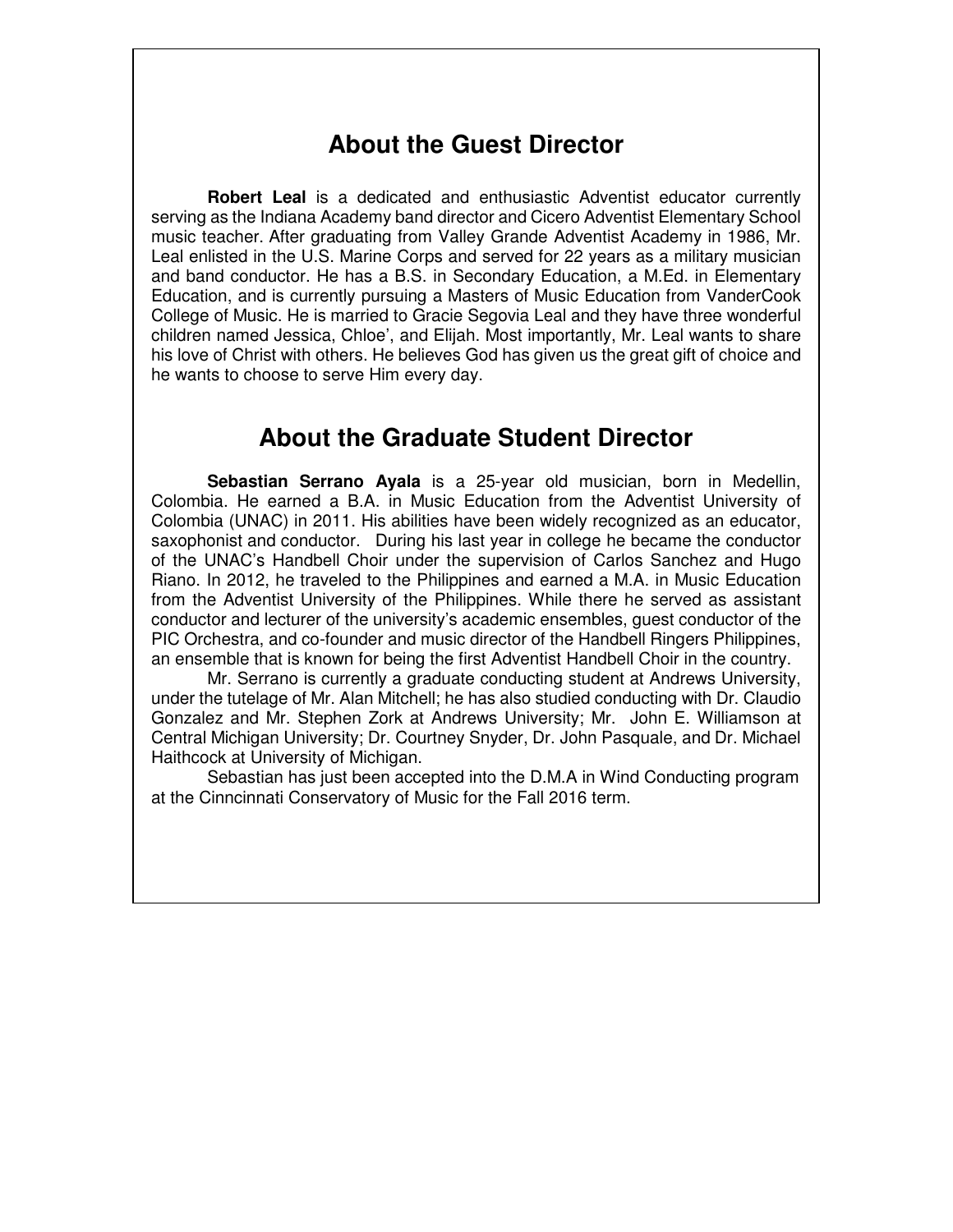# **Program**

| <b>Robert Leal, Guest Director</b>           |  |  |  |
|----------------------------------------------|--|--|--|
|                                              |  |  |  |
|                                              |  |  |  |
| <b>Robert Leal, Guest Director</b>           |  |  |  |
|                                              |  |  |  |
| Sebastian Serrano, Graduate Student Director |  |  |  |
|                                              |  |  |  |
|                                              |  |  |  |
|                                              |  |  |  |
|                                              |  |  |  |
|                                              |  |  |  |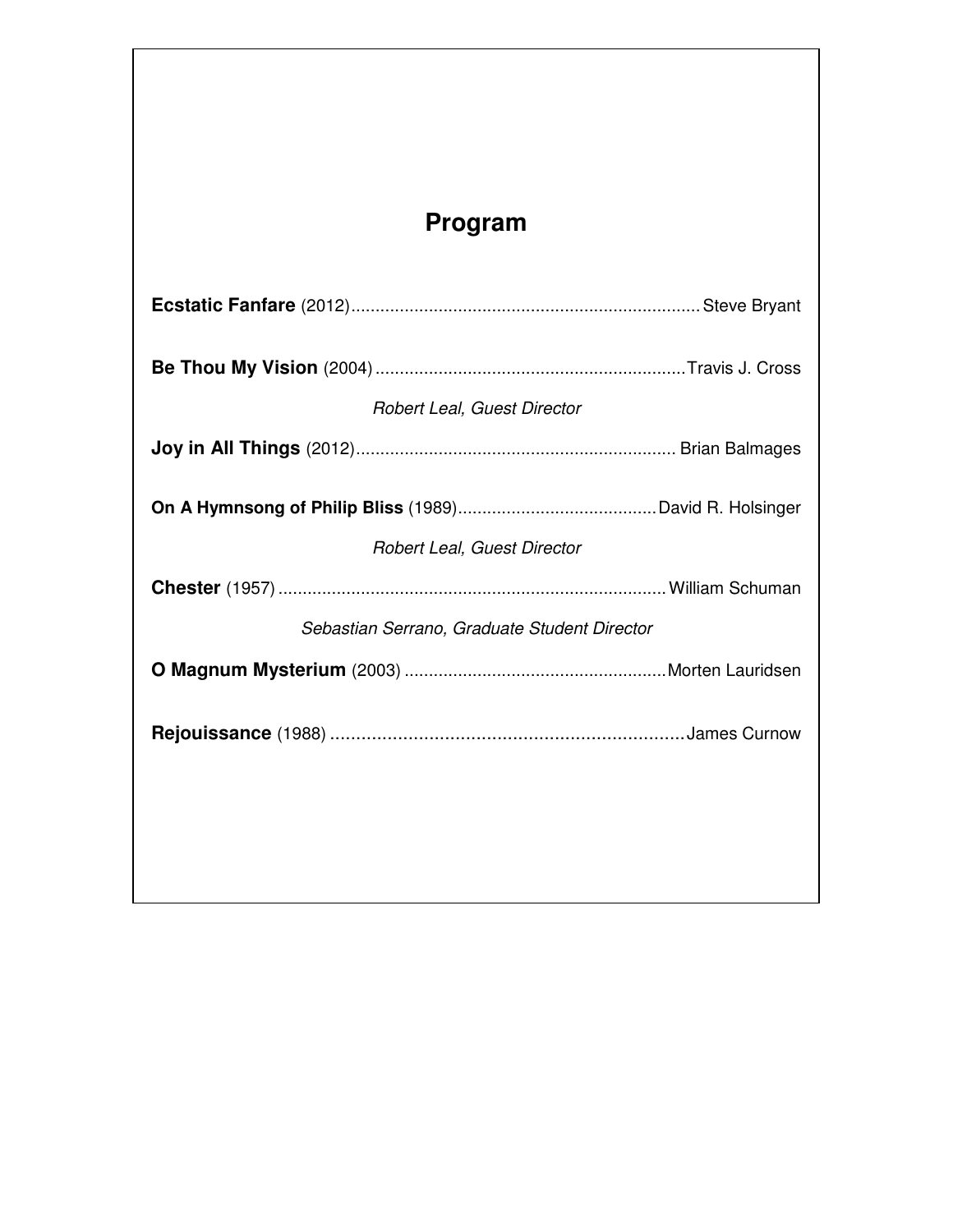# **WIND SYMPHONY**

### Alan Mitchell, Director

Sebastian Serrano, Graduate Assistant Anna Rorabeck, Undergraduate Assistant Ricky Reyna, Undergraduate Assistant

PICCOLO Michaella Souza

FLUTE +Becky Vajdic Stacey DePluzer Tatiana Knepp Johanna Erickson Alanna Asgeirsson Ashley Randolph

OBOE +Willaglys Senior Pedro Falcón

BASSOON +Alexandra Castro Erik Vyhmeister

CLARINET +Gabe Halsey Jenae Flemming Richard Ulangca David Ratajik Joy Ngugi John-Luke Navarro Kaylene Fraser Madeline Maskelony Abraham Walayat Lawrencia Robinson

BASS CLARINET Jonathan Doram ALTO SAXOPHONE +Sebastian Serrano Carlon Nyack L'Mar Hall

Joanna Marhanka TENOR SAXOPHONE

 Jariel Fleming BARI. SAXOPHONE

Ginger Ebanks

#### **HORN**

+Ana Lozano \*Michael Marsh Josie Ticar \*DeLain Bomer

TRUMPET

+Michael Orvek Ricardo Reyna \*Mary Davidson Brittany Ronto \*Bump Enders Randall Ulangca Floyd Counsell \*Bruce Wright James-Andrew Hearn Alexandria Ansinn Marc Henry Metellus Katie Starkey

### **TROMBONE**

+Kenneth Andrade Tyler Ronto Jake Range Monika Ansinn Brandon Yenchus

EUPHONIUM \*Sherrie Davis \*Robert Steele

TUBA +Andrew Walayat \*Abdy Vence

PERCUSSION +Anna Rorabeck Zaveon Waiters Emily Cancel Ivana Ticar D'Shauna Edwards Rebecca Kim

+ Section Leader \* Community